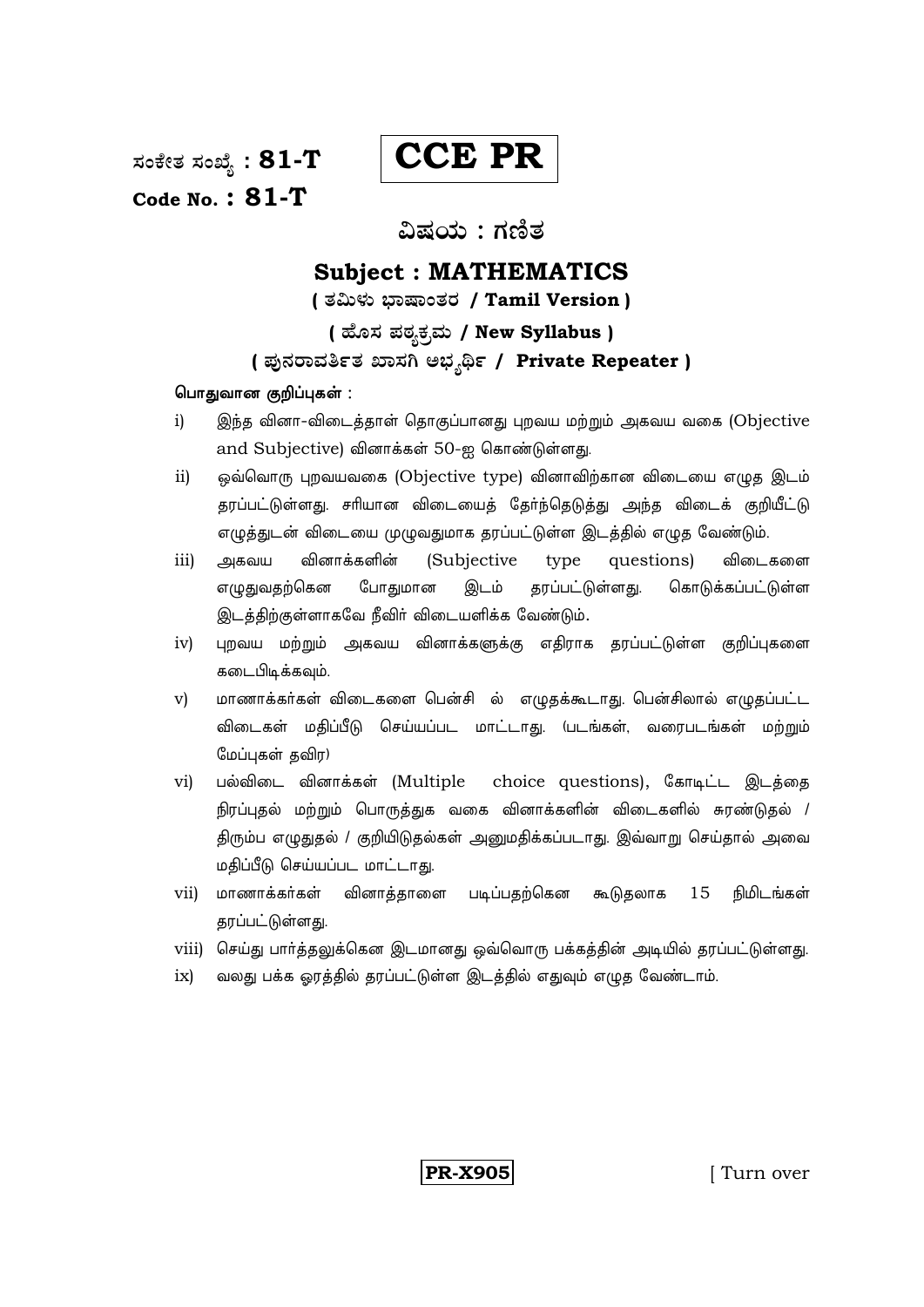$81-T$ 

 $\overline{2}$ 

பின்வரும் வினாக்கள் / மற்றும் முழுமைபெறாத கூற்றுகளுக்கு நான்கு மாற்று விடைகள்  $I.$ தரப்பட்டுள்ளன. இவற்றுள் ஒன்றே ஒன்று சரியானது அல்லது பொருத்தமானது. சரியான விடையைத் தேர்ந்தெடுத்து அவ்விடையினை அதற்கென தரப்பட்டுள்ள இடத்தில் விடைக் குறியீட்டு எழுத்துடன் முழுவதுமாக எழுத வேண்டும்.  $8 \times 1 = 8$ 

- $n$ -வது உறுப்பு  $\frac{n}{n+1}$  எனில், 2வது உறுப்பு ஒரு தொடர் வரிசையின் 1. அத்தொடரில்  $\frac{3}{2}$ (B)  $\frac{2}{3}$  $(A)$ (D)  $\frac{1}{2}$ .  $\frac{1}{3}$  $(C)$
- 2.  $a$  மற்றும்  $b$  க்கு இடையே பின்வருவனவற்றில் எது ஹார்மோனிக் சராசரி (Harmonic mean)?
	- (B)  $\frac{2a+b}{ab}$  $\frac{a+b}{2ab}$  $(A)$ (D)  $\frac{2a+b}{a+b}$ .  $\frac{2ab}{a+b}$  $(C)$

3. ஆறு முகங்களை உடைய ஒரு பகடைக் கட்டையின் முகங்களின் மீது 1 முதல் 6 குறிக்கப்பட்டுள்ளன. பகடைக்கட்டையை வரை எண்கள் ஒரு முறை உருட்டியபோது முகத்தின் மேல் ஒற்றைப்படை எண் ( odd number ) மேலே தோன்ற நிகழ்தகவு

- $rac{1}{6}$ (B)  $\frac{4}{6}$  $(A)$ (D)  $\frac{3}{6}$ .  $\frac{2}{6}$  $(C)$
- சில மதிப்புகளின் கூட்டு சராசரி  $(\frac{1}{x})$  ( mean ) 60, மற்றும் அதன் மாறியின்  $4.$ குணகம் (coefficient of variation) 5 எனில், அவற்றின் திட்டவிலக்கம்
	- $0.3$  $(A)$  $(B)$  $0.03$
	- $(C)$  $\overline{3}$  $(D)$  30.

**PR-X905**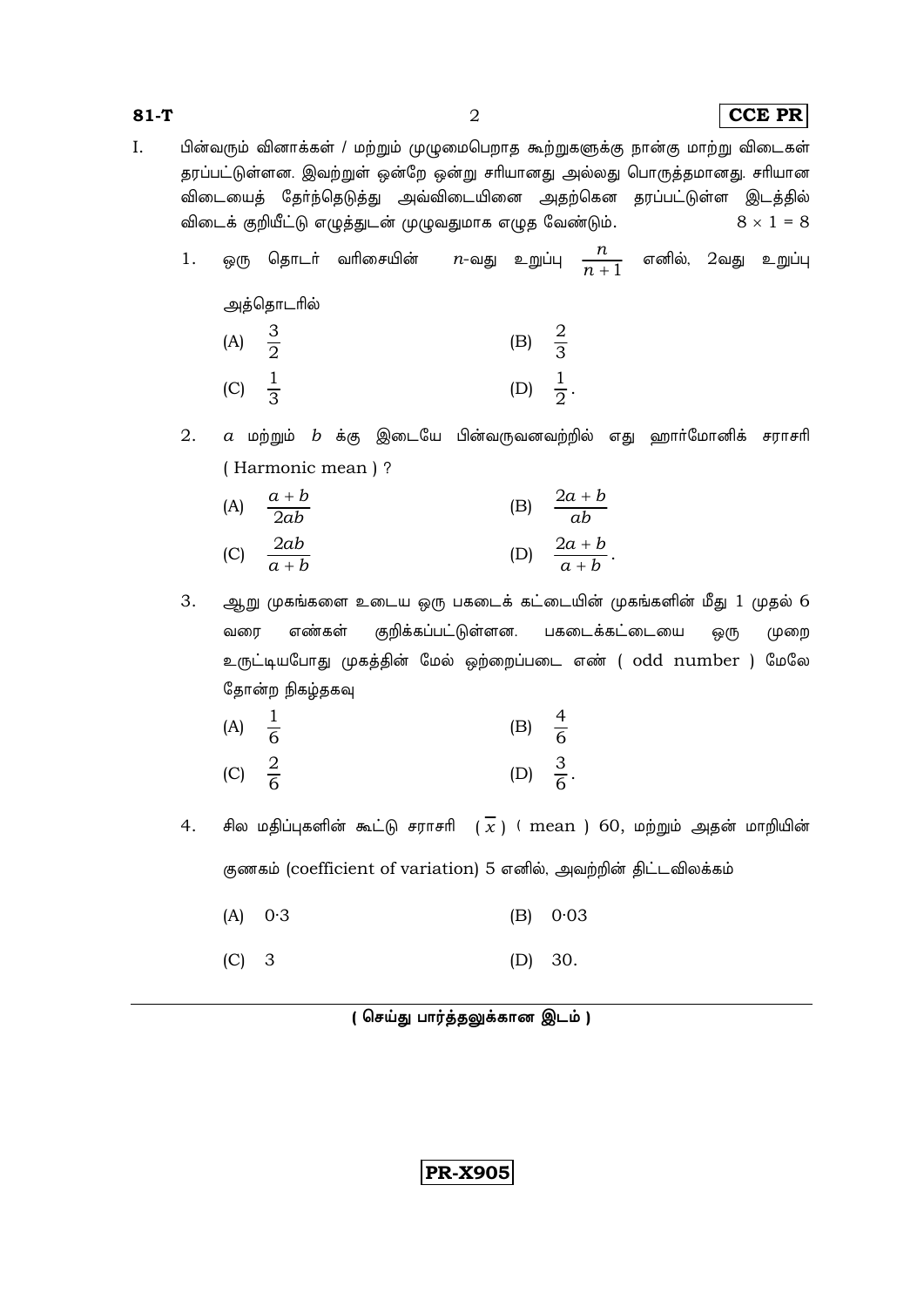$f(x)$  =  $x^2$   $9x + 20$  என்ற இருபடி பல்லுறுப்பு கோவையில் $f(0)$  இன் மதிப்பு 5.

- $(A)$ 20  $(B)$ 11
- $(C) 20$  $(D)$  29.
- கொடுக்கப்பட்டுள்ள படத்தில்  $O$  வட்ட மையம். வட்டத்திற்கு  $PA$  மற்றும்  $PB$ 6. என்பன தொடுகோடுகள்.  $\angle$  APB = 40° எனில்,  $\angle$  AOB இன் அளவு





- $(C)$  $130^\circ$  $140^\circ$ .  $(D)$
- $7.$  $\Delta$  ABC இல்,  $\angle$  ABC = 90° பின்வருவனவற்றில் சரியான கூற்று (வாக்கியம்)



( செய்து பார்த்தலுக்கான இடம் )

**PR-X905** 

[Turn over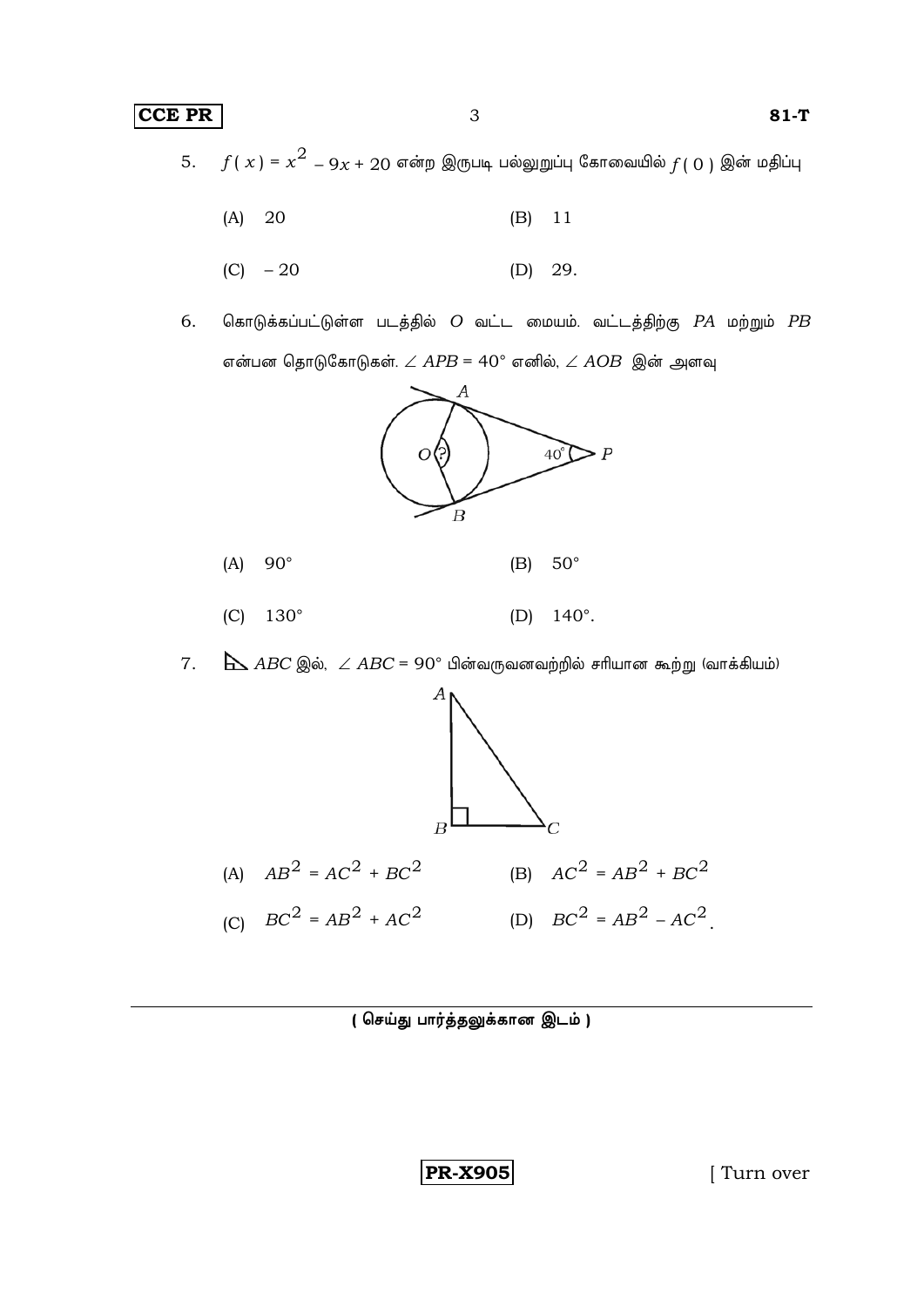$6 \times 1 = 6$ 

8.  $(-4, 1)$  மற்றும் ( 5,  $2$  ) என்ற புள்ளிகளை இணைப்பதால் உண்டாகும் கோட்டின் சாய்வு (slope)

- (A)  $\frac{1}{9}$  $(B)$  9 (C)  $\frac{3}{9}$  $\overline{1}$ .  $(D)$
- II. பின்வருபவனவற்றுக்கு வியைளி.
	- 9.  $A = \{1, 2, 3, 4, 5\}$  மற்றும்  $B = \{5, 6, 7\}$  எனில்,  $(A \cap B)$  ஐ காண்க.
	- 10. 12 மற்றும் 18 இன் உ.பொ.கா. (H.C.F.) காண்க.
	- $11. x<sup>3</sup> + 2x<sup>2</sup> 5x 6$  என்ற பல்லுறுப்பு கோவையின் அடுக்கு (படி) யைக் (degree) கண்டுபிடி.
	- 12.  $\sin x = \frac{3}{5}$  எனில், 3  $\csc x$  இன் மதிப்பு காண்க
	- 13. ஒரு கூம்பின் ( cone ) வளைவு புறப்பரப்பைக் கண்டுபிடிக்கும் சூத்திரத்தை எழுதுக.
	- $14.$   $6x y + 3 = 0$  என்ற கோட்டின்  $y$ -வெட்டுத்துண்டு கண்டுபிடி.
- III. 15. ஒரு குழுவில் சிலர் உள்ளனர். அதில் 30 பேர் தேனீரையும் (tea ), 25 பேர் காப்பியையும் (coffee ) மேலும் 16 பேர் தேனீர் மற்றும் காப்பி இரண்டையும் விரும்புகின்றனர். தேனீர் அல்லது காப்பி ஏதேனும் ஒன்றை மட்டும் விரும்புபவர்களின் மொத்த எண்ணிக்கை எத்தனை பேர் ?  $\overline{2}$ 
	- 16.  $\frac{1}{2}$ ,  $\frac{1}{4}$ ,  $\frac{1}{6}$  ....... என்ற ஹார்மோனிக் தொடர்வரிசையில் ( Harmonic progression) 10வது உறுப்பு காண்க.  $\overline{2}$
	- 17. மதிப்பைக் கண்டுபிடி :
		- (i)  ${}^{n}P_0 + {}^{n}C_0$
		- (ii)  ${}^{n}P_{1} + {}^{n}C_{1}$ .  $\overline{2}$

(செய்து பார்த்தலுக்கான இடம்)

**PR-X905**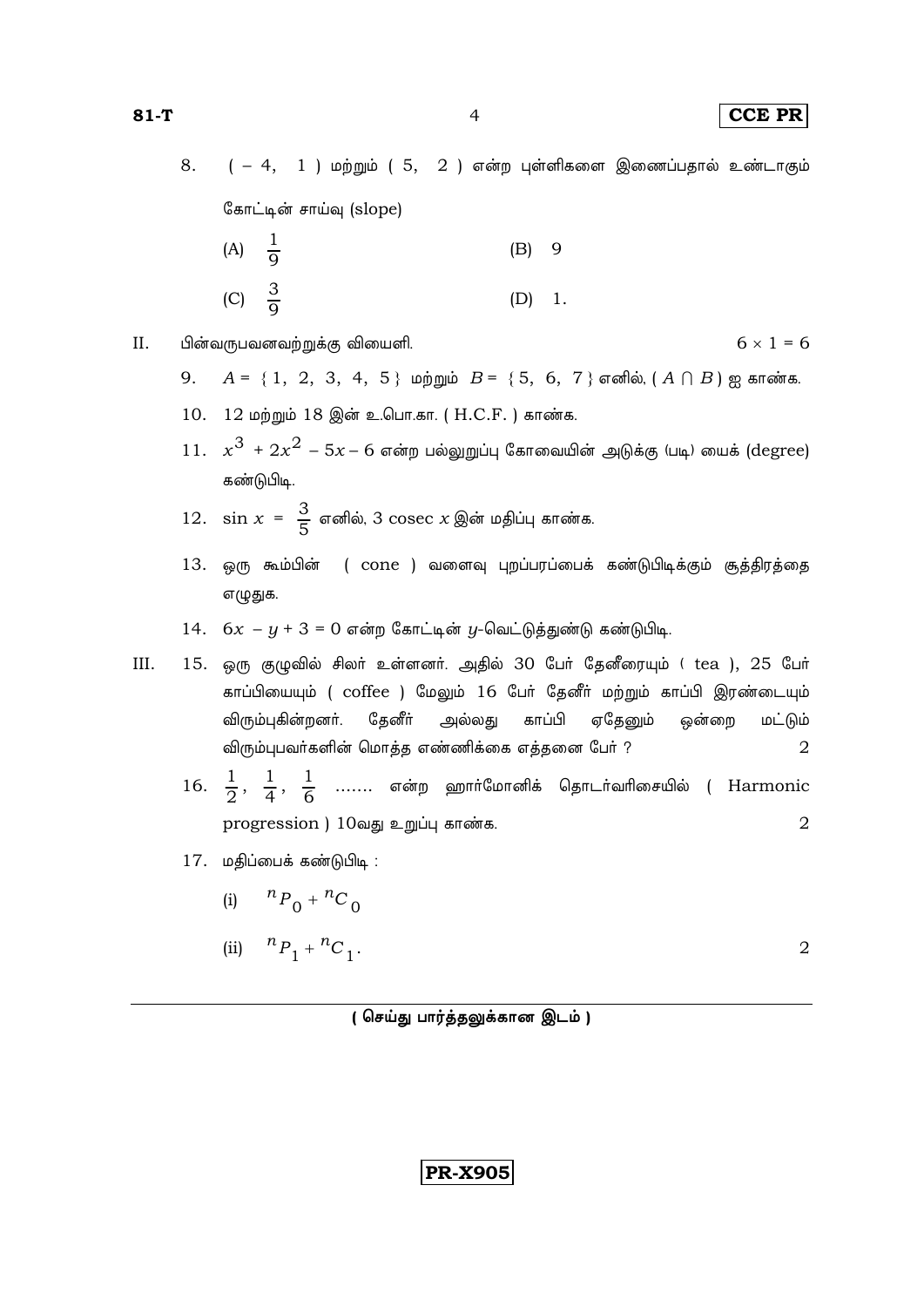**CCE PR** 5 81-T

- 18. 53 ஆனது,  $b$  ஆல் வகுக்கப்பட்டபோது, ஈவு மற்றும் மீதி முறையே 4 மற்றும் 1 கிடைக்கின்றன எனில்,  $b$  இன் மதிப்பு கண்டுபிடி.  $2\,$
- $19.$   $10$  முதல்  $18$  வரையுள்ள எண்களி ருந்து ஓர் எண்ணை சமவாய்ப்பு முறையில் தேர்ந்தெடுக்கும்போது அந்த எண் பகா ( prime ) எண்ணாக இருக்க நிகழ்தகவைக் கண்டுபிடி.  $2\,$

20. 
$$
\sqrt[3]{2}
$$
 மற்றும்  $\sqrt[4]{3}$  இன் பெருக்கல் தொகையைக் காண்க.

 $21.$  பகுதியை விடுவித்து சுருக்குக :  $2$ 

$$
\frac{\sqrt{6}+\sqrt{3}}{\sqrt{6}-\sqrt{3}}.
$$

 $22. \ \ 3x^3 - 2x^2 + 7x - 5$  ஐ  $x + 3$  ஆல் செயற்கை வகுத்தல் (synthetic division) முறையைப் பயன்படுத்தி வகுத்தால் ஈவு மற்றும் மீதி கண்டுபிடி.  $\, 2 \,$ 

#### *அல்லது*

 $P(x) = x^4 + 2x^3 - 2x^2 + x - 1$  என்ற பல்லுறுப்புக் கோவையுடன் எந்த பல்லுறுப்பு கோவையைக் கூட்டினால் கிடைக்கும் பல்லுறுப்புக் கோவை  $x^2$  +  $2x$ –  $3$  ஆல் மீதியின்ற சரியாக வகுக்க முடியும் என்பதைக் கண்டுபிடி.

- $23.$  சூத்திர முறையால் தீர்க்கவும் :  $x^2 7x + 12 = 0$ . 2
- 24. 3 செ.மீ. ஆரமுள்ள ஒரு வட்டத்தில், 6 செ.மீ. நீளமுள்ள ஒரு விட்டம் வரைக. விட்டத்தின் ஒரு முனையில் ( one end of the diameter ) ஒரு தொடுகோடு அமைக்கவும் (வரையவும்).  $2$
- $25.$  *ABCD* என்ற ஓர் இணைகரத்தில் *BC* இன் மேல் ஏதேனும் ஒரு புள்ளி  $E$  என்க.  $DB$  என்ற மூலைவிட்டமும்  $AE$  என்ற கோட்டுத்துண்டும்  $H$  என்ற புள்ளியில்  $\theta$ வட்டிக் கொள்கின்றன எனில்,  $AH$  .  $HB = HD$  .  $EH$  என நிரூபிக்க.  $2$

 $($  செய்து பார்த்தலுக்கான இடம் )

**PR-X905** [ Turn over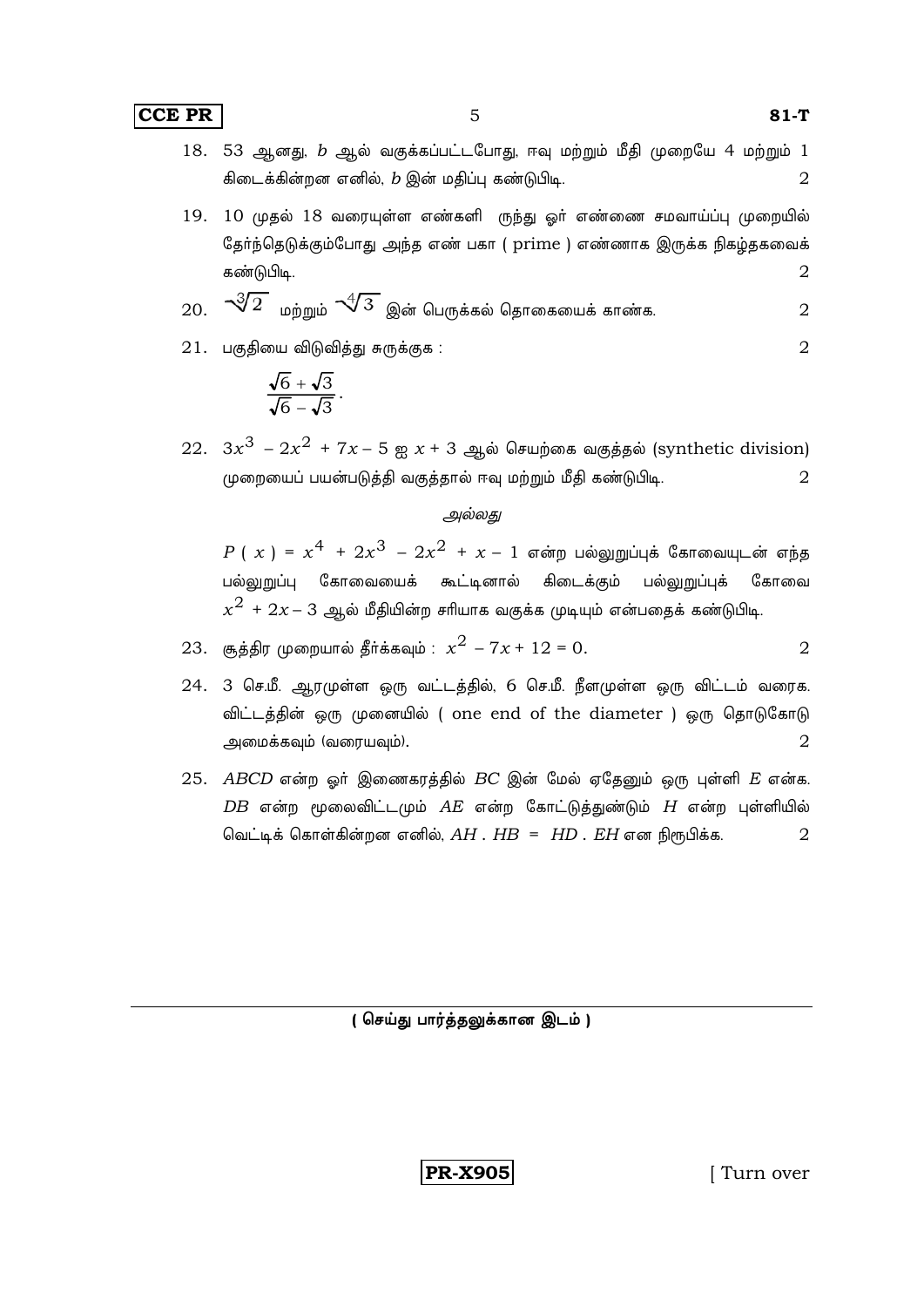

26. A என்பது ஒரு குறுங்கோணமாக இருக்கும்போது

$$
(1 - \sin^2 A) (1 + \tan^2 A) = 1
$$
,  $\sigma \circ \pi$  is  $\sin \pi$ .

- $27.$  ( $2, 3$ ) மற்றும் ( $6, 6$ ) என்ற புள்ளிகளுக்கு இடையேயுள்ள தூரத்தைக் கண்டுபிடி.  $\mathcal{D}_{\mathcal{L}}$
- $28.$  7 செ.மீ. உயரமுள்ள ஓர் உருளையின் ( cylinder ) வளைவு புறப்பரப்பளவு 88 சதுர செ.மீ. அந்த உருளையின் ஆரம் காண்க..  $\overline{2}$
- $29.$  ஒரு கூம்பின் (cone ) ஆரம் மற்றும் உயரம் முறையே 14 செ.மீ. மற்றும்  $27$  செ.மீ. உள்ளது. அதன் கன அளவு (கொள்ளளவு) (volume )கண்டுபிடி. 2

### அல்லது

[அளவுத்திட்டம் : 20 மீ. = 1 செ.மீ.]

 $21$  செ.மீ. ஆரம் உடைய ஒரு கோளத்தின் கன அளவு (கொள்ளளவு) (volume) கண்டுபிடி.

30. கீழே கொடுக்கப்பட்டுள்ள தகவல்களைப் (விவரங்களைப்) பயன்படுத்தி நிலப் படம் (plan of a level ground) வரைக. 2

|                   | D க்கு (மீட்டர் ) |                   |
|-------------------|-------------------|-------------------|
|                   | 140               |                   |
|                   | 100               | $C \dot{a}$ கு 40 |
| $E \dot{a}$ கு 40 | 60                |                   |
|                   | 20                | $B \dot{a}$ கு 30 |
|                   | A - இருந்து       |                   |

31. கொடுக்கப்பட்டுள்ள அனைத்து கணம்  $U = \{1, 2, 3, 4, 5, 6, 7\}$  இன் உட்கணங்களாக  $A = \{1, 2, 3\}$  மற்றும்  $B = \{2, 3, 4, 5\}$  உள்ளன எனில்,

$$
\fbox{PR-X905}
$$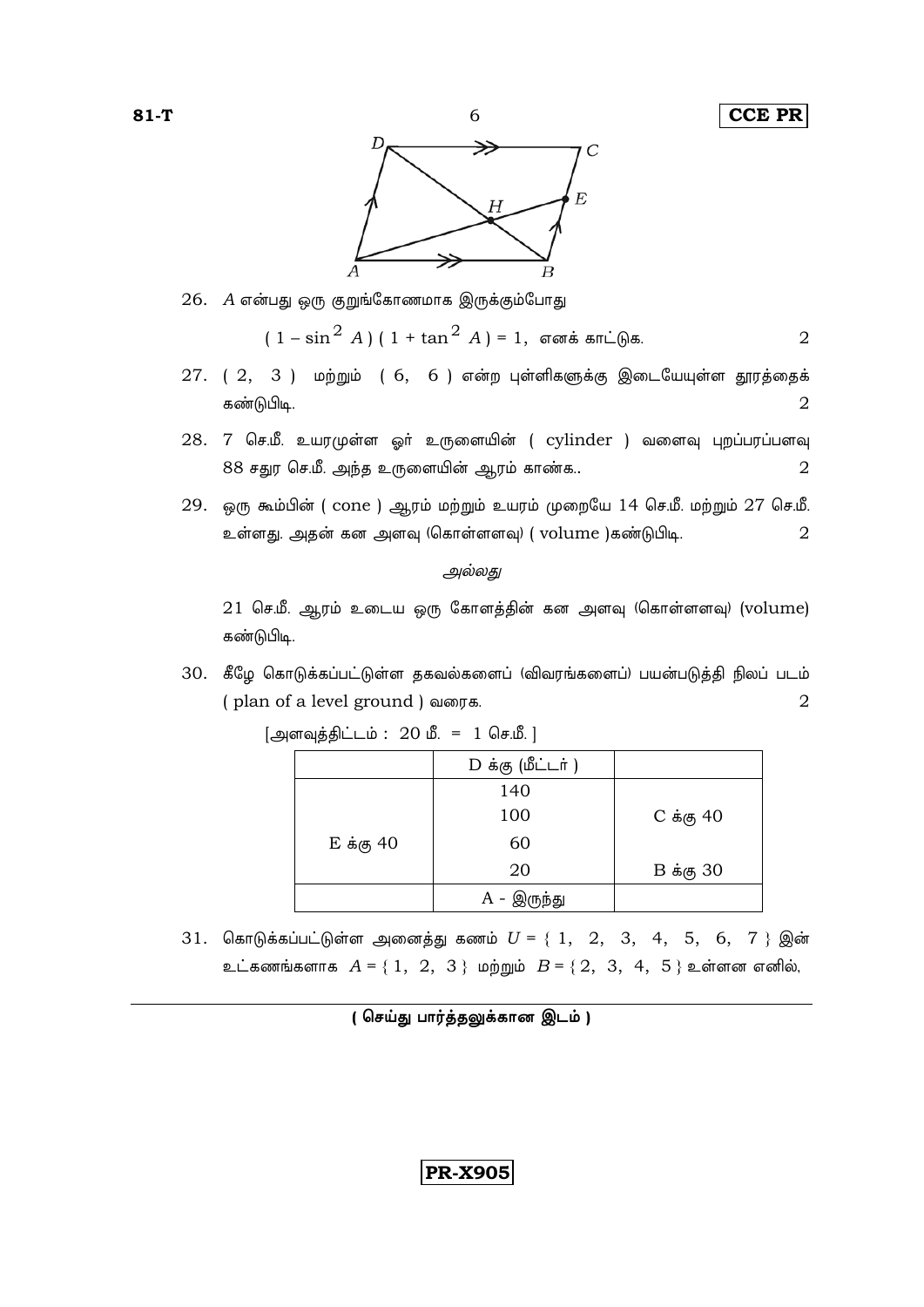$(A \cup B)^{T} = A^{T} \cap B^{T}$ ஐ சரிபார்க்கவும்.

 $\overline{7}$ 

- $32. \ \ 3 + 6 + 9 + \ldots$  என்ற தொடரில் 15 உறுப்புகள் வரையுள்ளன. அதன் கூடுதலைக் கண்டுபிடி.  $\overline{2}$
- 33. சூத்திரத்தைப் பயன்படுத்தி ஓர் ஐங்கோணத்தில் ( pentagon )அதிகப்படியாக எத்தனை மூலைவிட்டங்கள் வரைய முடியும் ? கண்டுபிடி. 2
- 34. சமவாய்ப்புச் சோதனைகளில் ( random experiments ) பின்வருவனவற்றிற்கான மொத்த கூறுவெளிகள் (நிகழ்ச்சிகள்) (sample space) எழுதுக  $\overline{2}$ 
	- $(i)$ ஒரு பிழையற்ற நாணயத்தை ஒரு முறை சுண்டும் சோதனையில்.
	- (ii) இரண்டு வெவ்வேறு பிழையற்ற நாணயங்களை ஒரே சமயத்தில் (நேரத்தில்) சுண்டும் சோதனையில்.
- 35. விகிதமுறா மூலங்களின் ( surds ) விகிதமுறுதல் ( Rationalisation ) என்பதன் பொருள் என்ன ?  $2\sqrt{x+y}$  இன் விடுவிக்கும் காரணியை எழுதுக.  $\overline{2}$
- 36.  $k = \frac{1}{2} mv^2$  எனில்,  $v$  யைத் தீர்க்கவும். மற்றும்  $k = 100$  மற்றும்  $m = 2$  எனில்,  $\overline{\nu}$  ன் மதிப்பைக் காண்க.  $\overline{2}$
- 37.  $x^2$  +  $mx$  + 4 = 0 என்ற சமன்பாட்டின் மூலங்கள் சமமாக இருக்கும்போது  $m$  இன் மிகைமதிப்பு (positive value ) என்னவாக இருக்கும் ?  $\overline{2}$
- 38. Δ ABC இல் DE || BC, BD = 6 செ.மீ., AD = 5 செ.மீ. மற்றும் CE = 12 செ.மீ. எனில்,  $AE$  இன் அளவு காண்க.  $\overline{2}$

(செய்து பார்த்தலுக்கான இடம்)

**PR-X905** 

[Turn over

 $\overline{2}$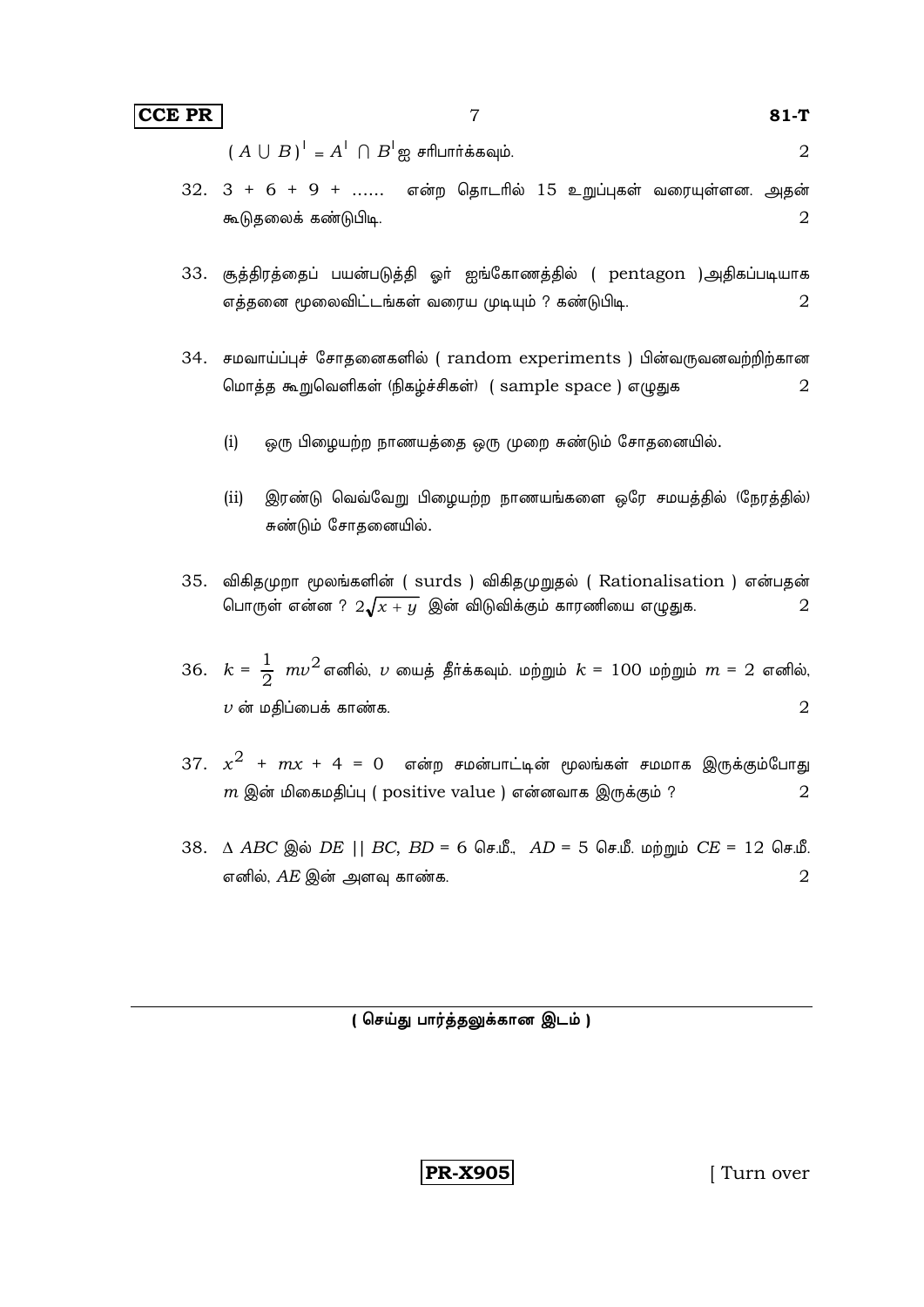

8

39. ஒரு வகுப்பில் 36 மாணாக்கர்கள் உள்ளனர். அவர்களின் இல்லங்களில் ( house) இருந்து பள்ளிக்கூடத்திற்கு எவ்வாறு வருகின்றனர் என்பதைப் பின்வரும் அட்டவணையில் காட்டப்பட்டுள்ளது. இந்த விவரங்களை (adta ) வட்டகோண பகுதி வரைபடம் ( pie-chart ) மூலம் காட்டுக.  $\overline{2}$ 

| மாணாக்கர்கள் இதன்<br>மூலமாக பள்ளிக்கு<br>வருகின்றனர் | நடைபயணம்<br>(Walk ) | மிதிவண்டி<br>(Bicycle) | பேருந்து<br>$'Bus$ ) |
|------------------------------------------------------|---------------------|------------------------|----------------------|
| மாணாக்கர்களின்<br>எண்ணிக்கை :                        | 12                  | 18                     | h                    |

- 40. ஓர் அரைகோள வடிவ கிண்ணத்தின் (A hemispherical bowl) உள்பக்க ஆரம் 14 செ.மீ. எவ்வளவு பால் அதில் ஊற்ற முடியும் (கொள்ளும்) என்பதைக் கண்டுபிடித்து கன செ.மீ. இல் குறிப்பிடுக.  $\overline{2}$
- IV. 41. 6 ஆண்கள் மற்றும் 4 பெண்களில் இருந்து 5 பேர் கொண்ட ஒரு குழுவை உருவாக்கப்படும்போது, அதில் குறைந்தது 3 பெண்களாவது இருக்குமாறு எத்தனை வழிகளில் குழுவை உருவாக்கலாம் என்பதைக் கணக்கிடுக. 3

அல்லது

ஒரு வட்டத்தின் மேல் உள்ள 8 புள்ளிகள் வழியாக

(i) நேர்கோடுகள் (ii) முக்கோணங்கள்

எத்தனை வரைய முடியும் ? கண்டுபிடி.

42. பின்வரும் பிரிவு இடைவெளி (பரவல்) களுக்கு திட்டவிலக்கம் கணக்கிடுக : 3

> பிரிவு இடைவெளி  $(C-I)$ நிகழ்வெண்  $(f)$

**PR-X905**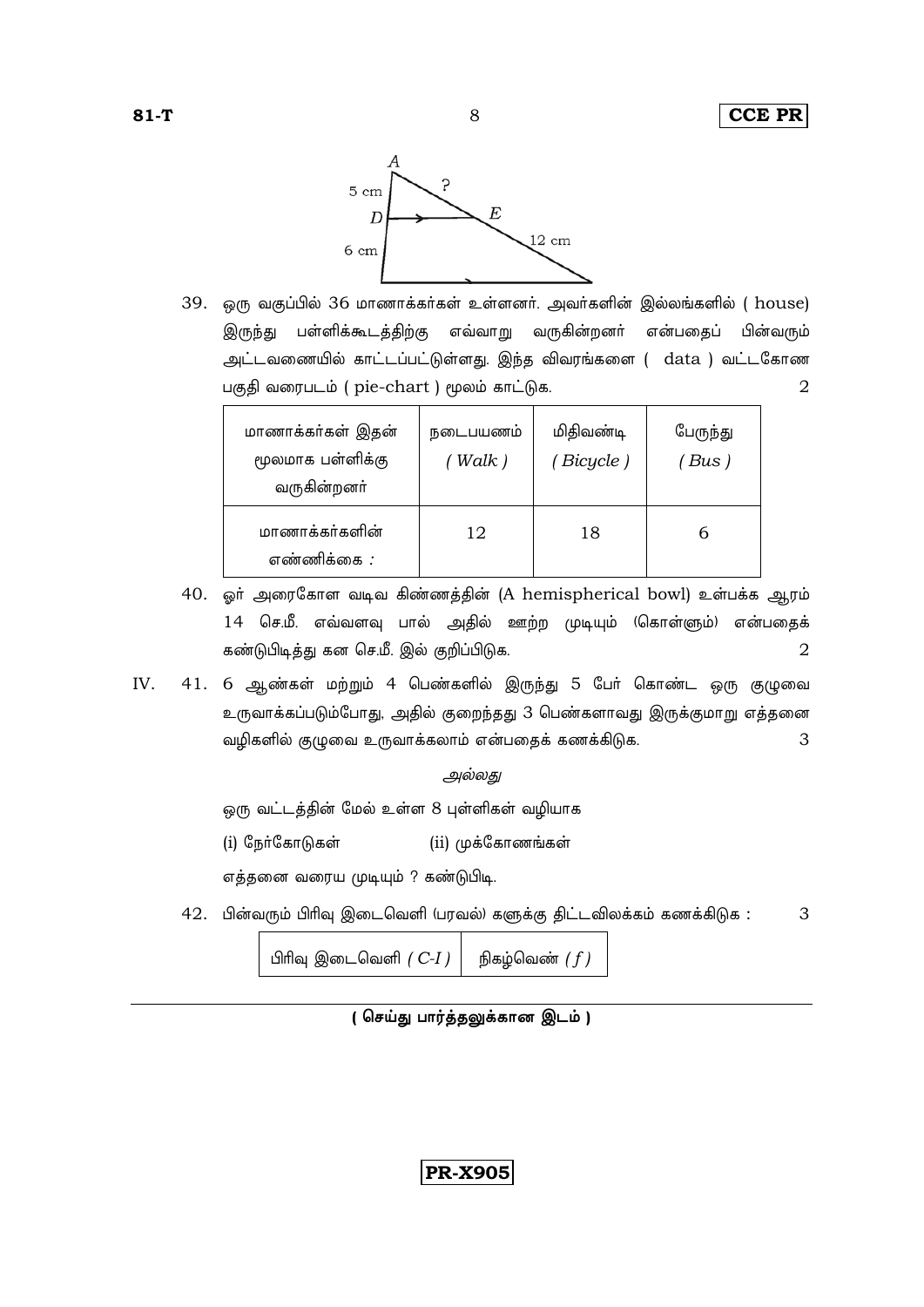|           | ╯        |
|-----------|----------|
| $0 - 4$   |          |
| $5 - 9$   | 2        |
| $10 - 14$ | 3        |
| $15 - 19$ |          |
|           | $N = 10$ |

43. ஒரு செவ்வகத்தின் ( rectangle ) சுற்றளவு 40 செ.மீ. மற்றும் அதன் பரப்பளவு 96 சதுர செ.மீ. எனில், அதனுடைய நீளம் (length) மற்றும் அகலத்தைக் (breadth) கண்டுபிடி. 3

### அல்லது

 $\mathbf Q$ 

 $x^2$  +  $bx$  +  $c$  = 0 என்ற சமன்பாட்டின் ஒரு மூலமானது மற்றொரு மூலத்தையும் போல 4 மடங்கு எனில். 4 $b^2$  = 25 $c$  என நிரூபிக்கவம்.

- 44. "ஒரு வட்டத்திற்கு வெளியில் உள்ள ஒரு புள்ளியி ருந்து வரையப்படும் தொடுகோடுகள் சமம்" என நிரூபி. 3
- 45. *ABCD* என்ற சாய்வு சதுரத்தில்  $AC^2$  +  $BD^2$  = 4 $AB^2$  என நிரூபி. 3



 $\Delta$  ABC இல்,  $\angle$  ABC = 90°, D என்பது BC யின் மையப்புள்ளி (mid-point) எனில்,  $AC^2 = 4AD^2 - 3AB^2$  என நிரூபிக்கவும்.



46.  $A = 60^\circ$  மற்றும்  $B = 30^\circ$  எனில்,

 $cos(A + B) = cos A \cdot cos B - sin A \cdot sin B$ 

(செய்து பார்த்தலுக்கான இடம்)

**PR-X905** 

[Turn over